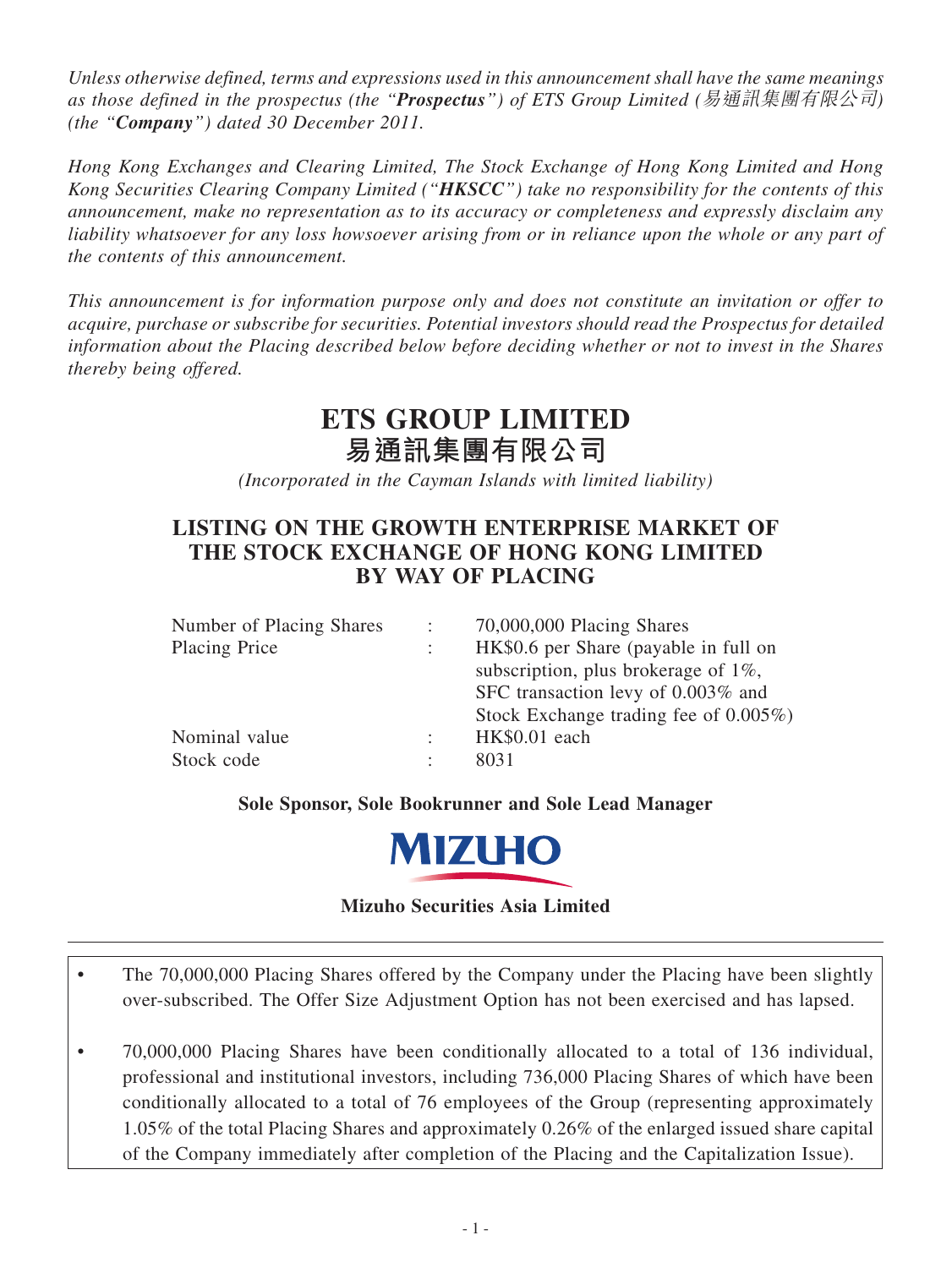- The Directors confirm that all the placees under the Placing are independent of and not connected with the Company and any of the Directors, chief executive, Controlling Shareholders, substantial shareholders or significant shareholders (as defined under the GEM Listing Rules) of the Company or any of its subsidiaries, and their respective associates, and are not any person or group of persons (save for the 76 employees of the Group as disclosed herein) as stated in Rule 10.12(4) of the GEM Listing Rules or any nominees of the foregoing, and none of the shares of the Company subscribed by the placees under the Placing (including but not limited to the placees who are employees of the Company and its subsidiaries) (the "Placees") has been financed directly or indirectly by a director, chief executive or substantial shareholder of the Company or any of its subsidiaries or an associate of any of them, and none of the Placees is accustomed to taking instructions from a director, chief executive or substantial shareholder of the Company or any of its subsidiaries or an associate of any of them in relation to the acquisition, disposal, voting or other disposition of shares of the Company registered in his/ her/its name or otherwise held by him/her/it.
- The Directors confirm that, immediately after the Capitalization Issue and the completion of the Placing, the public float of the Company will be 25% of the enlarged issued share capital of the Company, and not more than 50% of the Shares in public hands at the time of Listing will be owned by the three largest public Shareholders.
- Based on the Placing Price of HK\$0.6 per Share, the net proceeds to be raised by the Company from the Placing are estimated to be approximately HK\$27 million. The net proceeds will be applied for such purposes as set forth in the Prospectus.
- Dealings in the Shares on GEM are expected to commence at 9:00 a.m. on Monday, 9 January 2012.
- **• Investors should be aware that the concentration of Shareholders may affect the liquidity of the Shares. Consequently, Shareholders and potential investors are advised to exercise caution when dealing in the Shares.**

# **PLACING PRICE AND USE OF PROCEEDS**

Based on the Placing Price of HK\$0.6 per Share, the net proceeds to be raised by the Company from the Placing are estimated to be approximately HK\$27 million. The net proceeds will be applied for such purposes as set forth in the Prospectus.

# **LEVEL OF INDICATIONS OF INTERESTS UNDER THE PLACING**

The 70,000,000 Placing Shares offered by the Company under the Placing have been slightly oversubscribed. The Offer Size Adjustment Option has not been exercised by Mizuho Securities Asia Limited and has lapsed.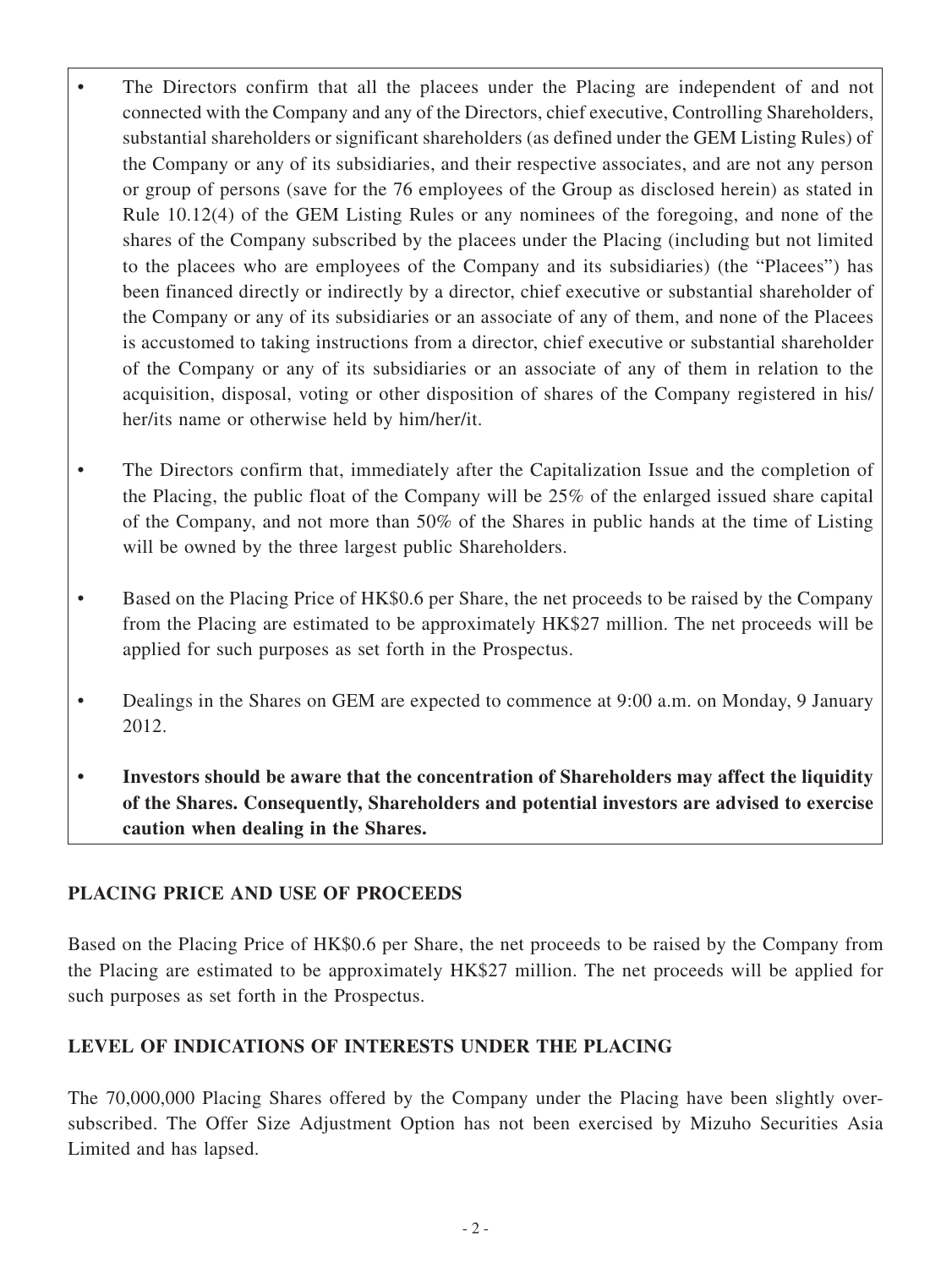# **RESULTS OF ALLOCATION**

Pursuant to the Placing, 70,000,000 Shares have been conditionally allocated to a total of 136 individual, professional and institutional investors. The distribution of the Placing Shares is set forth as below:–

|                |                       |                       | Approximate                 |
|----------------|-----------------------|-----------------------|-----------------------------|
|                |                       |                       | percentage of               |
|                |                       |                       | shareholding                |
|                |                       |                       | over the                    |
|                |                       |                       | enlarged issued             |
|                |                       | <b>Aggregate</b>      | share capital of            |
|                |                       | percentage of         | the Company                 |
|                | <b>Aggregate</b>      | the total             | immediately after           |
|                | number of             | number of             | completion of the           |
|                | <b>Placing Shares</b> | <b>Placing Shares</b> | Placing and the             |
|                | allocated             | allocated             | <b>Capitalization Issue</b> |
| Top placee     | 13,928,000            | 19.90%                | 4.97%                       |
| Top 5 placees  | 55,508,000            | 79.30%                | 19.82%                      |
| Top 10 placees | 68,060,000            | 97.23%                | 24.31%                      |
| Top 25 placees | 69,168,000            | 98.81%                | 24.70%                      |

# **Number of Placing Shares allocated Number of Placees**

| <b>Total:</b>          | 136          |
|------------------------|--------------|
| 5,000,001 and above    | 5            |
| 2,000,001 to 5,000,000 | 3            |
| 1,000,001 to 2,000,000 | $\mathbf{1}$ |
| 500,001 to 1,000,000   | nil          |
| 100,001 to 500,000     | 3            |
| 4,000 to 100,000       | 124          |
|                        |              |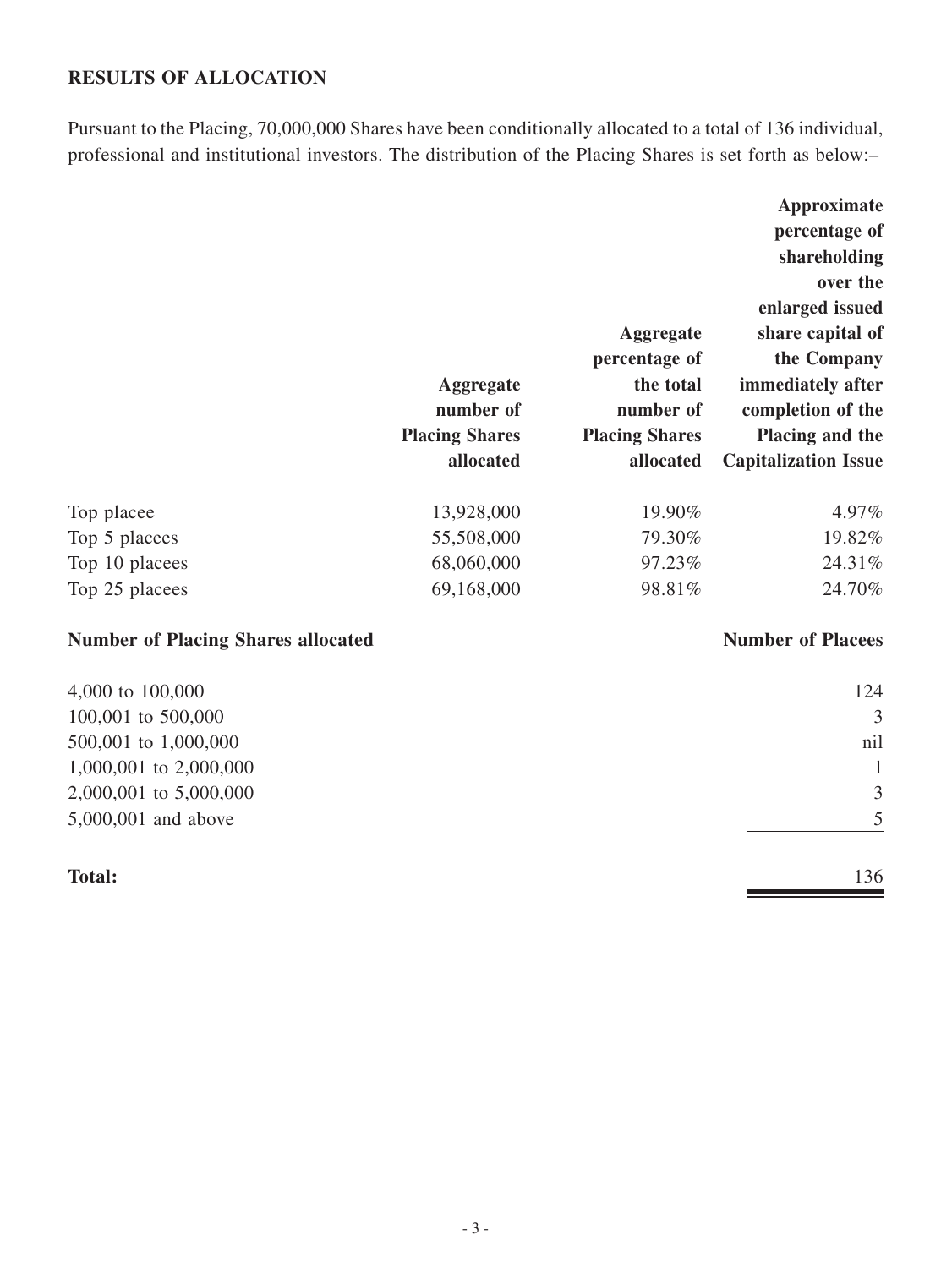Pursuant to the Placing and among the 70,000,000 Shares allocated to the total of 136 individual, professional and institutional investors, the total number of 736,000 Shares (representing approximately 1.05% of the total Placing Shares and approximately 0.26% of the enlarged issued share capital of the Company immediately after completion of the Placing and the Capitalization Issue) have been conditionally allocated to a total of 76 employees of the Group (who are not connected persons and/ or the directors of the Company and its subsidiaries). The distribution of the Placing Shares to the employees is set forth as below:–

| <b>Full name of employee</b>  | <b>Number of Placing Shares allocated</b> |
|-------------------------------|-------------------------------------------|
| <b>CHAN CHI SHING</b>         | 4,000                                     |
| <b>CHAN HING SUN FANNY</b>    | 8,000                                     |
| <b>CHAN KA LOK</b>            | 4,000                                     |
| <b>CHAN TSZ WANG</b>          | 20,000                                    |
| <b>CHAN WING FAAT RAYMOND</b> | 4,000                                     |
| <b>CHAN YIN MING</b>          | 20,000                                    |
| <b>CHAU KWOK YING ANDY</b>    | 12,000                                    |
| <b>CHAU YUEN TING</b>         | 8,000                                     |
| <b>CHEUNG CHI TAT</b>         | 40,000                                    |
| <b>CHEUNG CHING YIN</b>       | 8,000                                     |
| <b>CHEUNG KAM ON</b>          | 4,000                                     |
| <b>CHEUNG WAN YIN</b>         | 8,000                                     |
| <b>CHONG POK KAM</b>          | 12,000                                    |
| <b>CHU WAN SING</b>           | 4,000                                     |
| <b>FONG TAK SANG SAM</b>      | 4,000                                     |
| FONG WING KI WING             | 4,000                                     |
| FUNG CHI WAI TIMMY            | 12,000                                    |
| <b>HA CHUN HUNG</b>           | 4,000                                     |
| HO KIT MUI                    | 4,000                                     |
| HO PO PING CONNIE             | 4,000                                     |
| <b>HUI SAU TAK DAVID</b>      | 8,000                                     |
| <b>HUNG CHAU CHUNG</b>        | 4,000                                     |
| <b>KAM KWUN HUNG</b>          | 4,000                                     |
| <b>KO LOK MAN</b>             | 4,000                                     |
| KO MING HO                    | 4,000                                     |
| <b>KWAN PIK YIN</b>           | 8,000                                     |
| <b>KWOK CHI MING</b>          | 4,000                                     |
| <b>KWOK PUI NGAN</b>          | 12,000                                    |
| <b>LAI HANG YU</b>            | 4,000                                     |
| <b>LAM KA LAP JASON</b>       | 4,000                                     |
| <b>LAM YEE SUEN NANCELY</b>   | 4,000                                     |
| LAU KA YAN CRYSTAL            | 4,000                                     |
| <b>LAU SIU YIN</b>            | 4,000                                     |
| <b>LAW LAI FONG</b>           | 4,000                                     |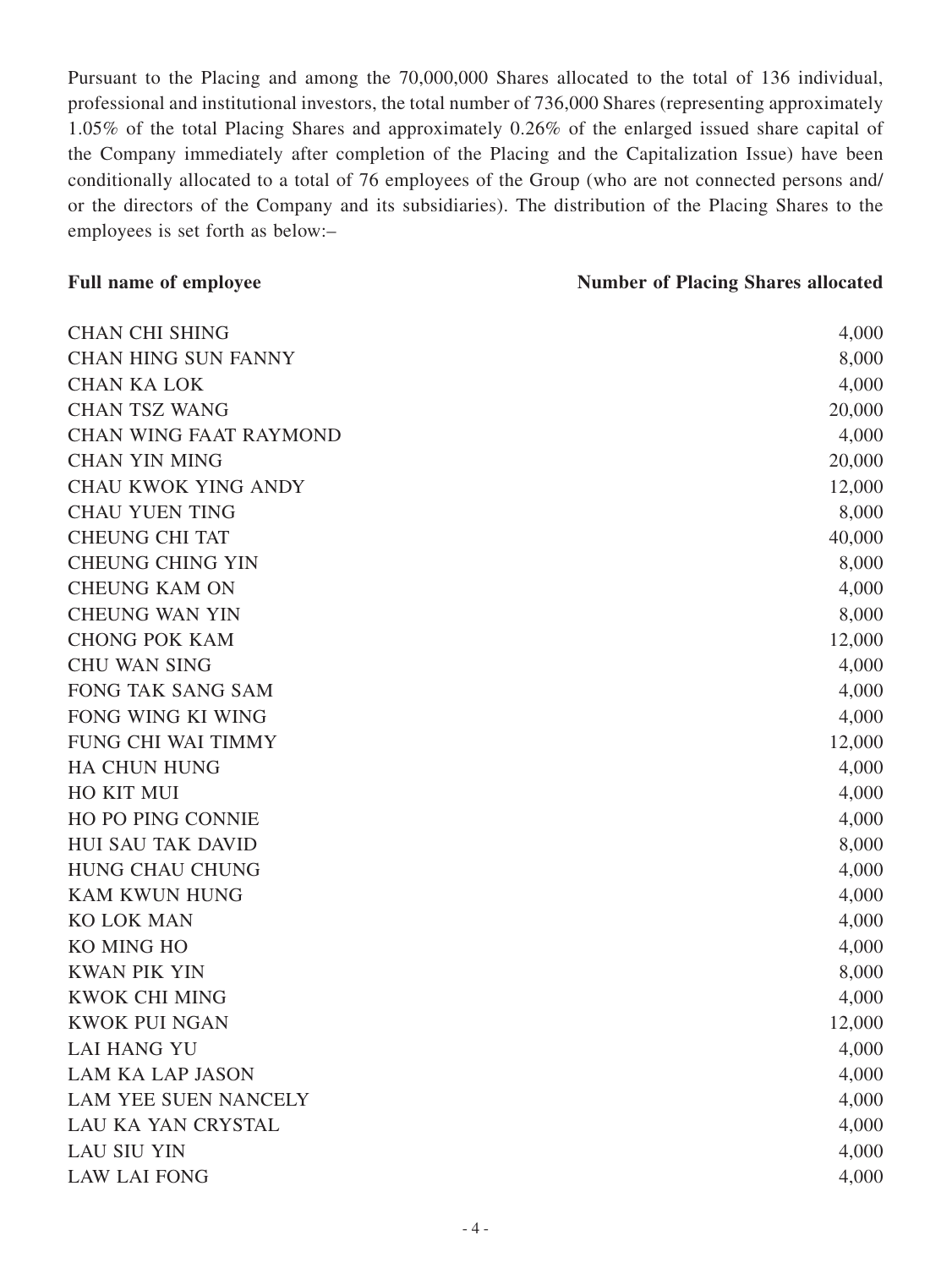| LEE KA WAH JOHN          | 28,000 |
|--------------------------|--------|
| <b>LEE MEI LING</b>      | 8,000  |
| <b>LEE PING KIT</b>      | 4,000  |
| LEUNG SUET MUI STELLA    | 4,000  |
| <b>LEUNG YIN MAN</b>     | 4,000  |
| LI CHI MING              | 4,000  |
| LI WAI KWAN              | 4,000  |
| LING HING KWOK           | 12,000 |
| LIU JINGYA               | 24,000 |
| LUI KA FAI               | 44,000 |
| <b>MAK KUI CHEUNG</b>    | 4,000  |
| <b>MAK WAI KIT</b>       | 8,000  |
| MOK ERWINSON CHIU YU     | 8,000  |
| NG KA KI                 | 4,000  |
| NG KA NOK DANIEL         | 4,000  |
| <b>NG WAI SHAN</b>       | 4,000  |
| NG WING HON TONY         | 4,000  |
| PAK WAI LAM FRANK        | 20,000 |
| POON HONG HAU            | 8,000  |
| POON MEI WAI JOYCE       | 40,000 |
| PUN WAI YIN              | 4,000  |
| <b>SIT SIN TING</b>      | 16,000 |
| <b>SIU CHI KWONG</b>     | 4,000  |
| <b>SIU MAN ON</b>        | 20,000 |
| <b>SO YEE PING IRENE</b> | 12,000 |
| TAI YING JUSTINA         | 4,000  |
| TAN HONG JOEI            | 4,000  |
| TING YEE MEI             | 24,000 |
| <b>TSE PUI SAN</b>       | 4,000  |
| <b>TSOI SHUK MIU</b>     | 4,000  |
| <b>WONG KAM PAN</b>      | 12,000 |
| WONG WAI FUNG            | 4,000  |
| WONG YUK YEE             | 8,000  |
| WU KA YI                 | 12,000 |
| YEUNG KWAI PING          | 4,000  |
| YIM HAU CHUNG            | 4,000  |
| YU SHUN CHEONG           | 12,000 |
| YU WAI MAN               | 12,000 |
| YU YEUK SZE              | 40,000 |
| YUNG CHOR MUI            | 8,000  |
| YUNG KWAN YEE            | 8,000  |
| <b>ZHANG TAO</b>         | 16,000 |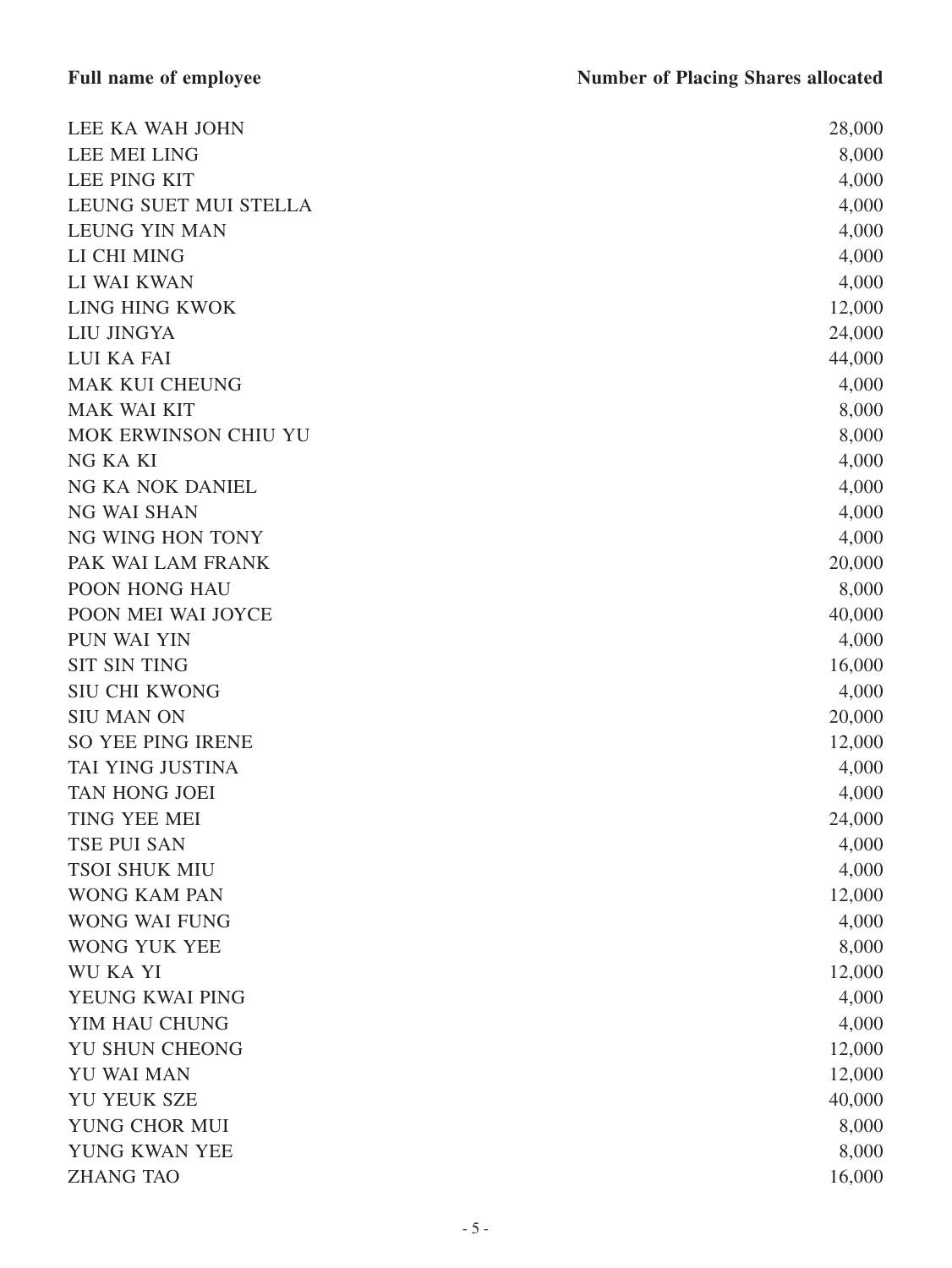The Directors confirm that all the placees under the Placing are independent of and not connected with the Company and any of the Directors, chief executive, Controlling Shareholders, substantial shareholders or significant shareholders (as defined under the GEM Listing Rules) of the Company or any of its subsidiaries, and their respective associates, and are not any person or group of persons (save for the 76 employees of the Company as disclosed herein) as stated in Rule 10.12(4) of the GEM Listing Rules or any nominees of the foregoing, and none of the shares of the Company subscribed by the Placees has been financed directly or indirectly by a director, chief executive or substantial shareholder of the Company or any of its subsidiaries or an associate of any of them, and none of the Placees is accustomed to taking instructions from a director, chief executive or substantial shareholder of the Company or any of its subsidiaries or an associate of any of them in relation to the acquisition, disposal, voting or other disposition of shares of the Company registered in his/her/its name or otherwise held by him/her/it.

**Investors should be aware that the concentration of Shareholders may affect the liquidity of the Shares. Consequently, Shareholders and potential investors are advised to exercise caution when dealing in the Shares.**

#### **MINIMUM PUBLIC FLOAT REQUIREMENT**

Pursuant to Rule 11.23(7) of the GEM Listing Rules, the Company is required to maintain a public float of not less than 25% of its total issued share capital at the time when the Shares commence dealings on GEM and at all times thereafter. Pursuant to Rule 11.23(8) of the GEM Listing Rules, not more than 50% of the Shares in public hands at the time of the Listing shall be owned by the three largest public Shareholders. Immediately after completion of the Placing and the Capitalization Issue, the Directors confirm that the public float of the Company will be 25% of the issued share capital of the Company and not more than 50% of the Shares in public hands at the time of the Listing will be owned by the three largest public Shareholders at the time of the Listing.

#### **DEPOSIT OF SHARE CERTIFICATES INTO CCASS**

Subject to the granting of the listing of, and permission to deal in, the Shares on GEM and the compliance by the Company with the stock admission requirements of HKSCC, the Shares will be accepted as eligible securities by HKSCC for deposit, clearance and settlement in CCASS with effect from the Listing Date (i.e. 9 January 2012) or such other date as determined by HKSCC. Settlement of transactions between participants of the Stock Exchange is required to take place in CCASS on the second business day after any trading day. All activities under CCASS are subject to the General Rules of CCASS and CCASS Operational Procedures in effect from time to time. All necessary arrangements have been made for the shares to be admitted into CCASS.

# **No receipt will be issued for application monies paid. The Company will not issue temporary documents of title.**

The share certificates issued in respect of the Placing Shares will be deposited into CCASS on or before Friday, 6 January 2012 for credit to the respective CCASS participants' stock accounts or investor participants' stock accounts of the Sole Bookrunner, the placees or their agents (as the case may be) based on their respective instructions.